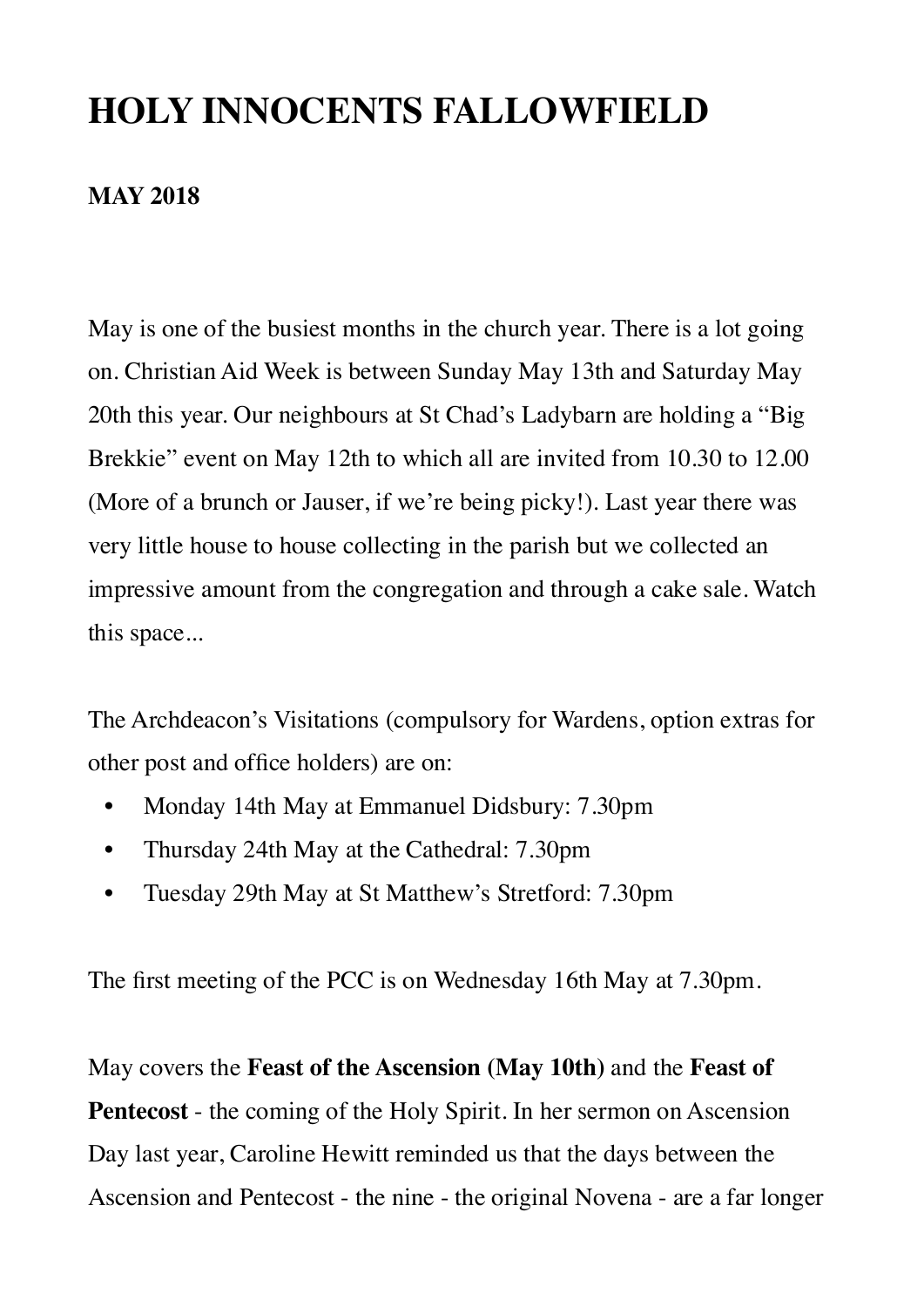time than from Good Friday to Easter Day. We are left bereft, waiting for the Spirit, the 'comforter and guide' to arrive. We look forward to Pentecost, with its joys and its responsibilities.

A daily guide for prayer and meditation during this time will be available for people to use in church or at home.

If you know of people who would like to receive Holy Communion at home, or who might benefit from a pastoral visit, please let Richard know.

# **SUNDAYS AND FESTIVALS IN MAY**

\*\*\*\*\*\*\*

**Sunday May 6th Easter 6 President and Preacher: The Rector Readings:** Acts 10:44-end; Psalm 98; 1 John 5:1-6; John 15:9-17 **Hymns:** On this day the first of days; Gospel Acclamation; O Jesus I have promised; Now is eternal life **Other music:** Greater love (Ireland)

\*\*\*\*\*\*\*

**Thursday May 10th 7.30pm Ascension Day President and Preacher: The Rector**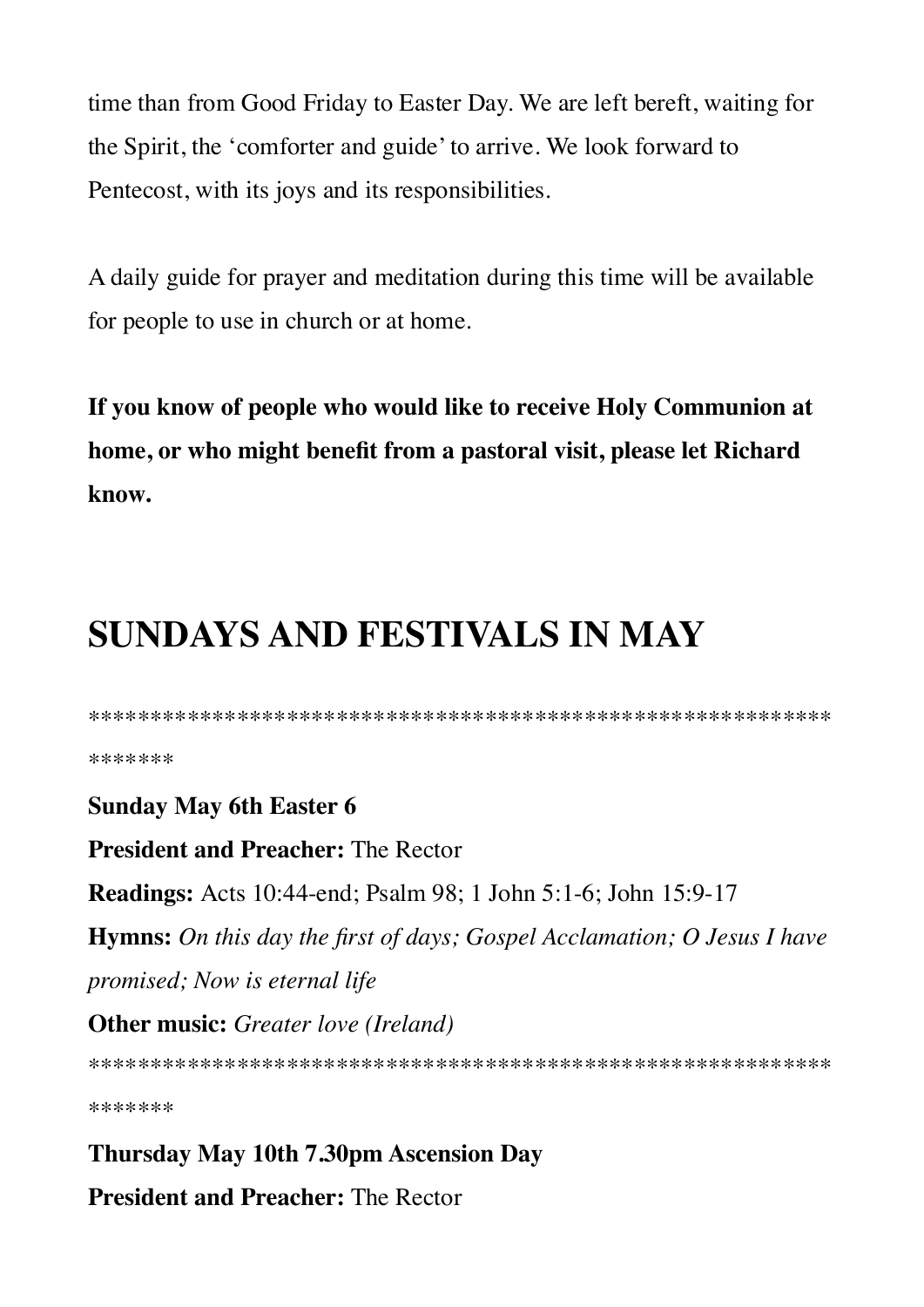**Readings:** Acts 1:1-11; Psalm 47; Ephesians 1:15-end; Luke 24:44-end **Hymns:** Hail the day that sees him rise; Gospel Acclamation; Christ triumphant, ever reigning; The head that once was crowned with thorns **Other music:** The Lord ascendeth up on high

\*\*\*\*\*\*\*

**Sunday May 13th Easter 7** 

**President and Preacher: The Rector** 

**Readings:** Acts 1:15-17,21-end; Psalm 1; 1 John 5:9-13; John 17:6-19 **Hymns:** Come let us join our cheerful songs; Gospel Acclamation; Crown him with many crowns; Eternal monarch, king most high **Other music:** O God the king of glory (Purcell)

\*\*\*\*\*\*\*

## **Sunday May 20th Pentecost**

## **President and Preacher: The Rector**

**Readings:** Acts 2:1-21; Psalm 104: 26-34; Romans 8:22-27; John

16:4b-15,26-27

**Hymns:** Come down O Love divine; Gospel Acclamation; Sing to him in whom creation; O thou who camest from above

**Other music:** Veni Creator; O Lord give thy Holy Spirit (Tallis)

\*\*\*\*\*\*\*\*

**Sunday May 27th Trinity Sunday** 

## **President and Preacher:** The Revd Canon Michael Ainsworth

**Readings:** Isaiah 6:1-8; Psalm 29; Romans 8:12-17; John 3:1-17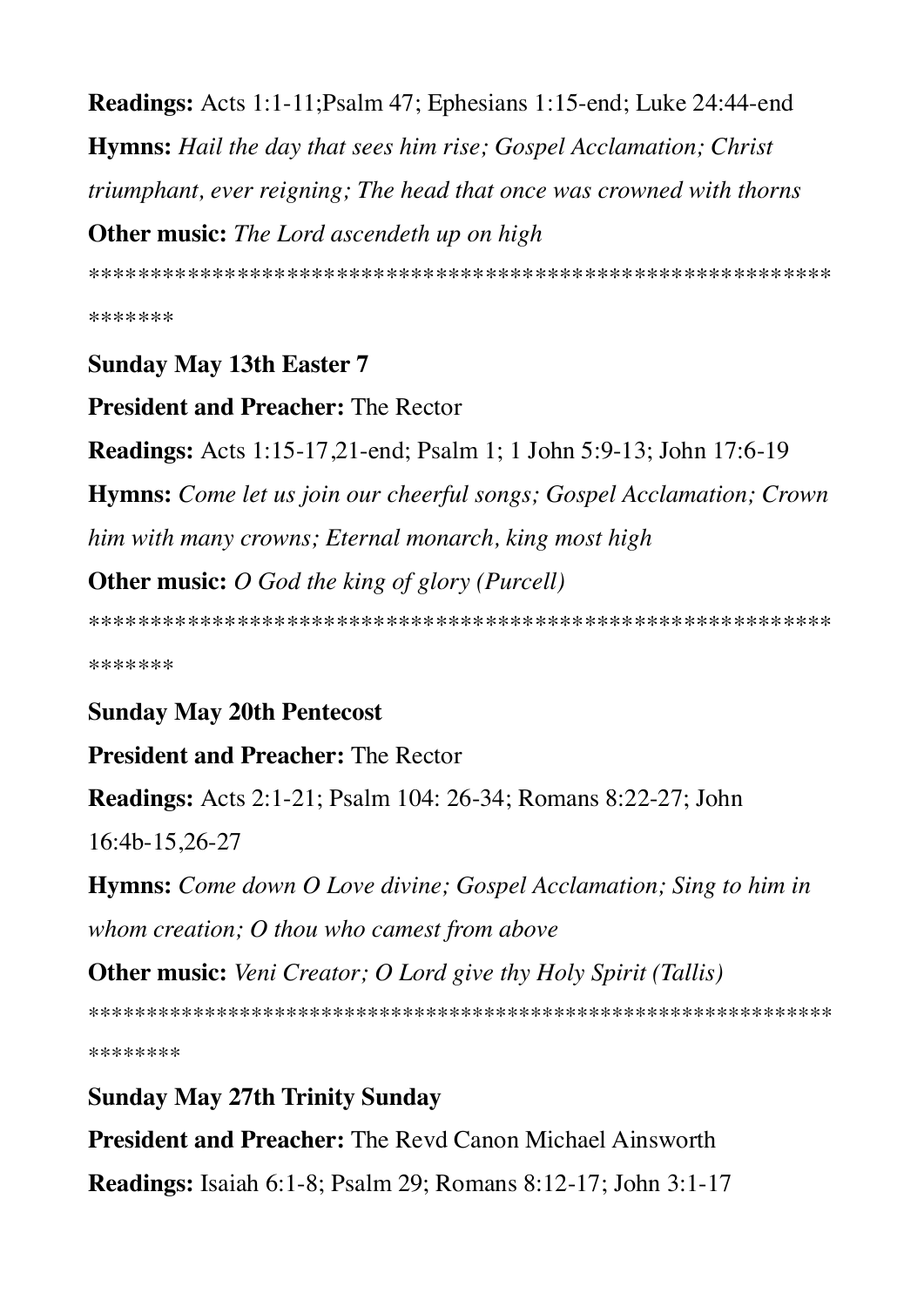**Hymns:** *Holy, holy, holy, Lord God almighty; Gospel Acclamation; I bind unto myself this day; Breathe on me, breath of God* **Other music:** *Christ be with me; God so loved the world (Stainer)*

\*\*\*\*\*\*\*\*\*\*\*\*\*\*\*\*\*\*\*\*\*\*\*\*\*\*\*\*\*\*\*\*\*\*\*\*\*\*\*\*\*\*\*\*\*\*\*\*\*\*\*\*\*\*\*\*\*\*\*\*

\*\*\*\*\*\*\*\*

**Pentecost Challenge:** Learning the Lord's Prayer in another language! Many of our members are saying the Lord's Prayer in a language that they are learning: English. We thought it would be interesting to set ourselves a challenge for Pentecost: for Farsi speakers to perfect their knowledge of the English version and for English speakers to learn the Persian/Farsi version. As a quick way in, here it is in "Finglish" or transliterated Farsi script.

*Ei pedarama, ke dar asman ast: nameto moghaddas bad. Malakuteto beayad. Eradateto chonan dar asman ast bar zamin nafez bad. Naneruzineyemara dar in ruz bema bebakhsh. Va an chonan ke gharzdaranekhodra mibakhshim, gharzhayemara bema bebakhsh. Va Mara dar ma'razeazmayesh nayavar, balke az sharir khalasi deh. Zira ke molk va ghodrat va jalal ta abad az aneto 'st. Amen.*

And the version that we use most often in church in English: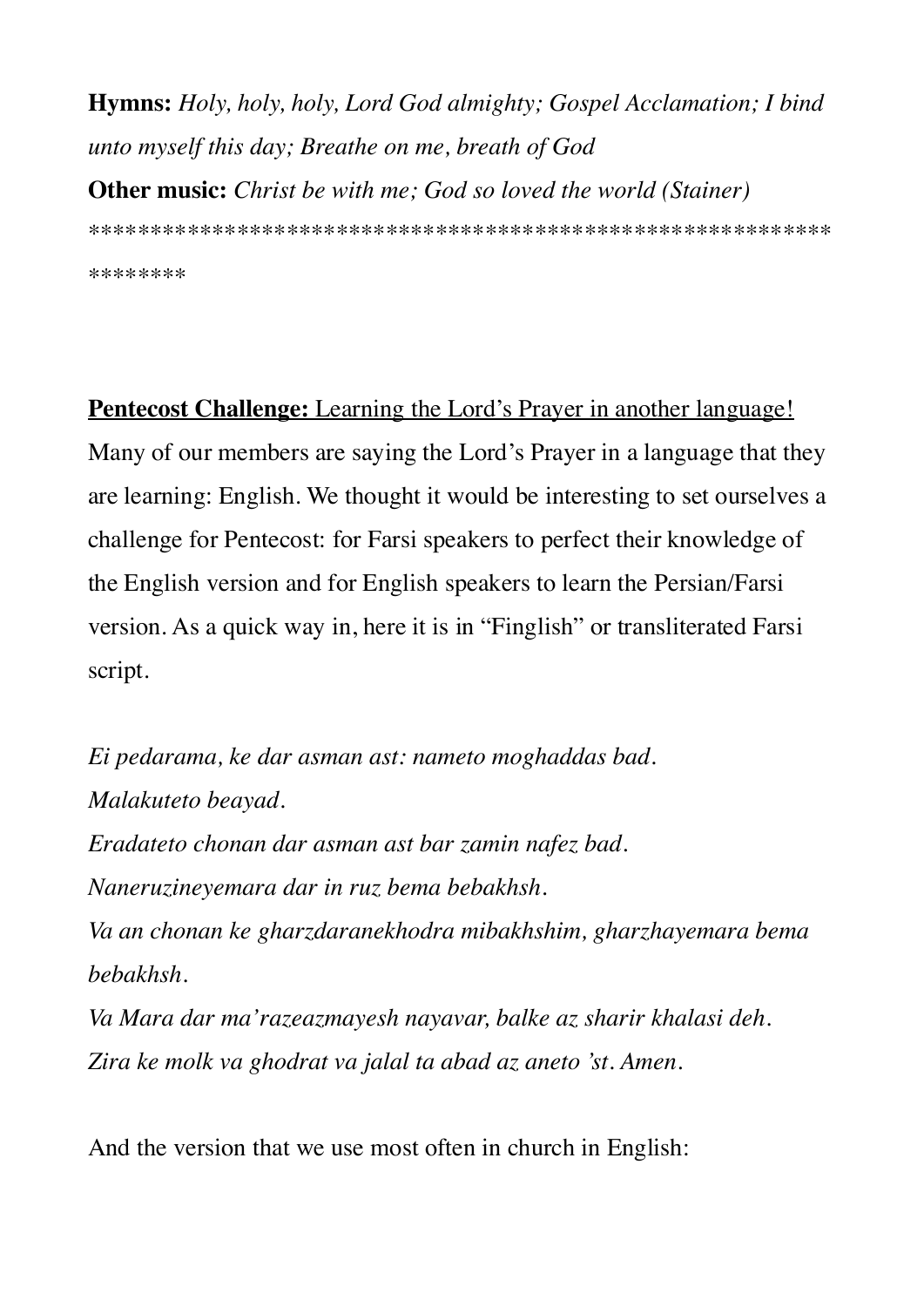*Our Father, who art in heaven, hallowed be thy name, Thy kingdom come, thy will be done on earth as it is in heaven. Give us this day our daily bread and forgive us our trespasses, As we forgive those who trespass against us.\ And lead us not into temptation, but deliver us from evil, For thine is the kingdom, the power and the glory for ever and ever. Amen.*

#### **So find a 'learning partner' and get practising!** *Moafagh bashid!*

#### **AND FINALLY...**

*"Greetings to you all from your new Rector! The title still feels a bit strange, but such feelings were swept away by such a warm welcome at the induction service on Tuesday. Thank you to all who took part. With spring blossoms in the trees lifting our spirits, I look forward to celebrating the Easter season with you through May, and the overflowing spirit of Pentecost. Let us keep the feast!" Richard*

At the induction and again today (April 29th) we sang one of Richard's favourite French hymns from his childhood long holiday stays in Normandy with his family. It celebrates the resurrection, linking it to the change in season and the signs of growth and new life all around us.

*Alleluia, le Seigneur nous revient! C'est lui qui nous fait revivre.*